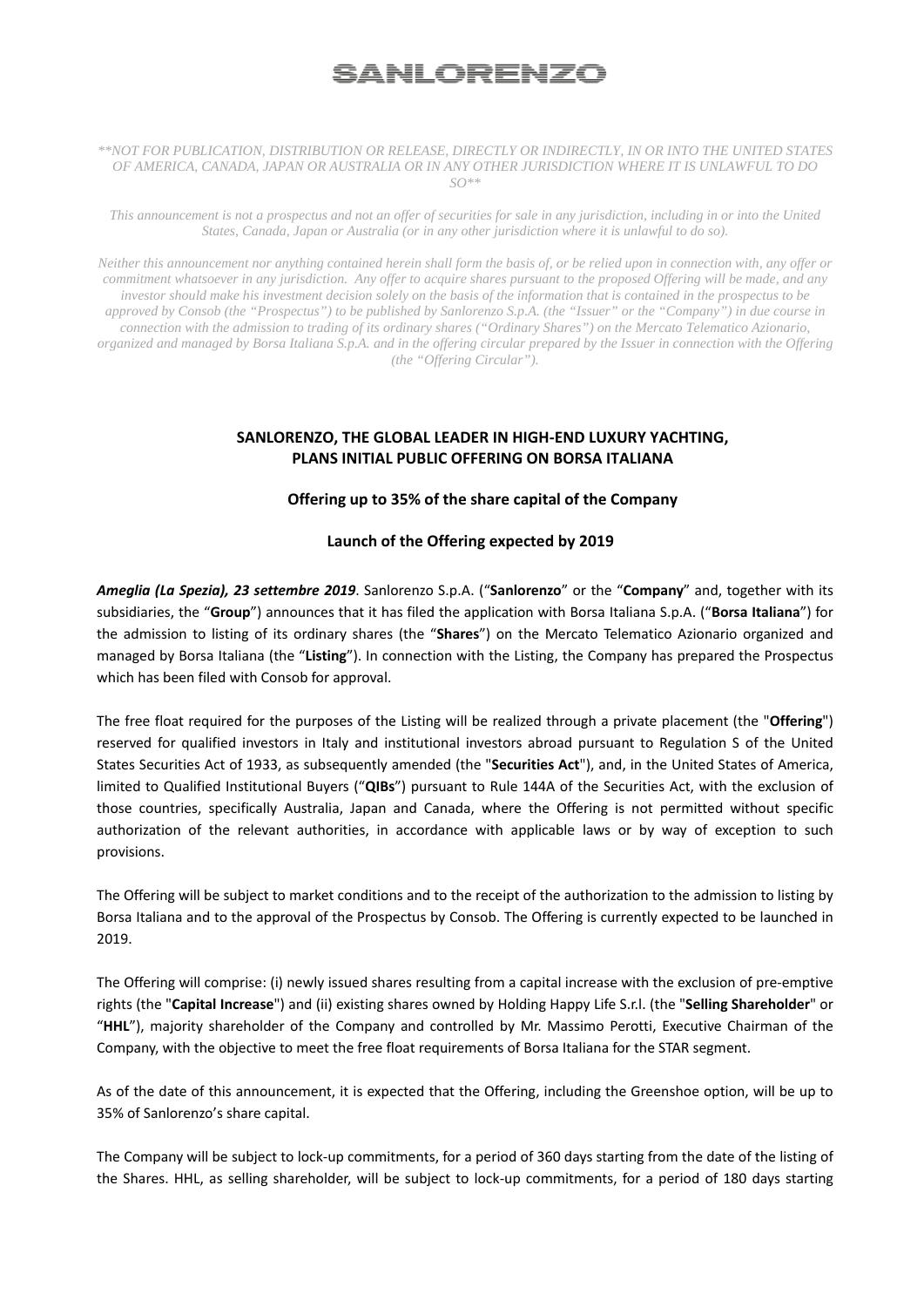from the date of the listing of the Shares. Each of the lock-up commitments will be subject to customary exceptions and waiver by the Joint Global Coordinators.

Final terms and structure of the Offering will be determined and announced immediately before the commencement of the Offering.

Proceeds deriving from the Capital Increase are intended to be used by the Company mainly to foster and accelerate its future growth and to seize market opportunities. After the Offering the Company expects to have a broadly debt free capital structure.

In connection with the Offering, Banca IMI (Intesa Sanpaolo Group), BofA Merrill Lynch and UniCredit Corporate & Investment Banking are acting as Joint Global Coordinators and Joint Bookrunners.

Banca IMI (Intesa Sanpaolo Group) is also acting as Sponsor of the admission to listing of the Shares.

Alantra is acting as Financial Advisor of the Company. Lazard is acting as Financial Advisor of the Selling Shareholder. Musumeci, Altara, Desana e Associati Studio Legale and Latham & Watkins are acting as Italian Legal Counsel and International Legal Counsel of the Company, respectively. White & Case is acting as Italian Legal Counsel and International Legal Counsel of the Joint Global Coordinators and Bookrunners.

\*\*\*

Press contacts:

**Weber Shandwick | Advisory** Giorgio Catalano M. 334 696 9275 Mail gcatalano@advisorywebershandwick.it Francesca Visioni M. 342 973 7950 Mail fvisioni@advisorywebershandwick.it

# **SANLORENZO**

 $\overline{a}$ 

## **UNIQUE HISTORY OF EXCELLENCE AND SUCCESS**

Sanlorenzo was established in 1958 in Limite Sull'Arno (Florence), a small town known worldwide as the cradle of Italian shipbuilding.

Since the acquisition of a majority stake of Sanlorenzo in 2005, Mr. Massimo Perotti, Executive Chairman of the Company, has shaped Sanlorenzo's business model starting from the experience of Giovanni Jannetti, former owner of Sanlorenzo. Mr. Jannetti established the Sanlorenzo myth positioning the brand in the high‐end segment of luxury yachting, manufacturing only a limited number of "made to measure" yachts per year characterized by a unique highly-recognisable style, comfort and safety, targeting a sophisticated client base.

Mr. Perotti, through continuous product innovations and investments in assets, know-how, technology and design has underpinned the Company's growth preserving the heritage of the brand. The Group's consolidated net revenues new yachts have grown across economic cycles at a CAGR of 16%<sup>1</sup> between 2004 and 2018.

*<sup>1</sup> Based on 2004 Value of Production as per Italian GAAP and 2018 Net Revenues new Yachts as per IFRS*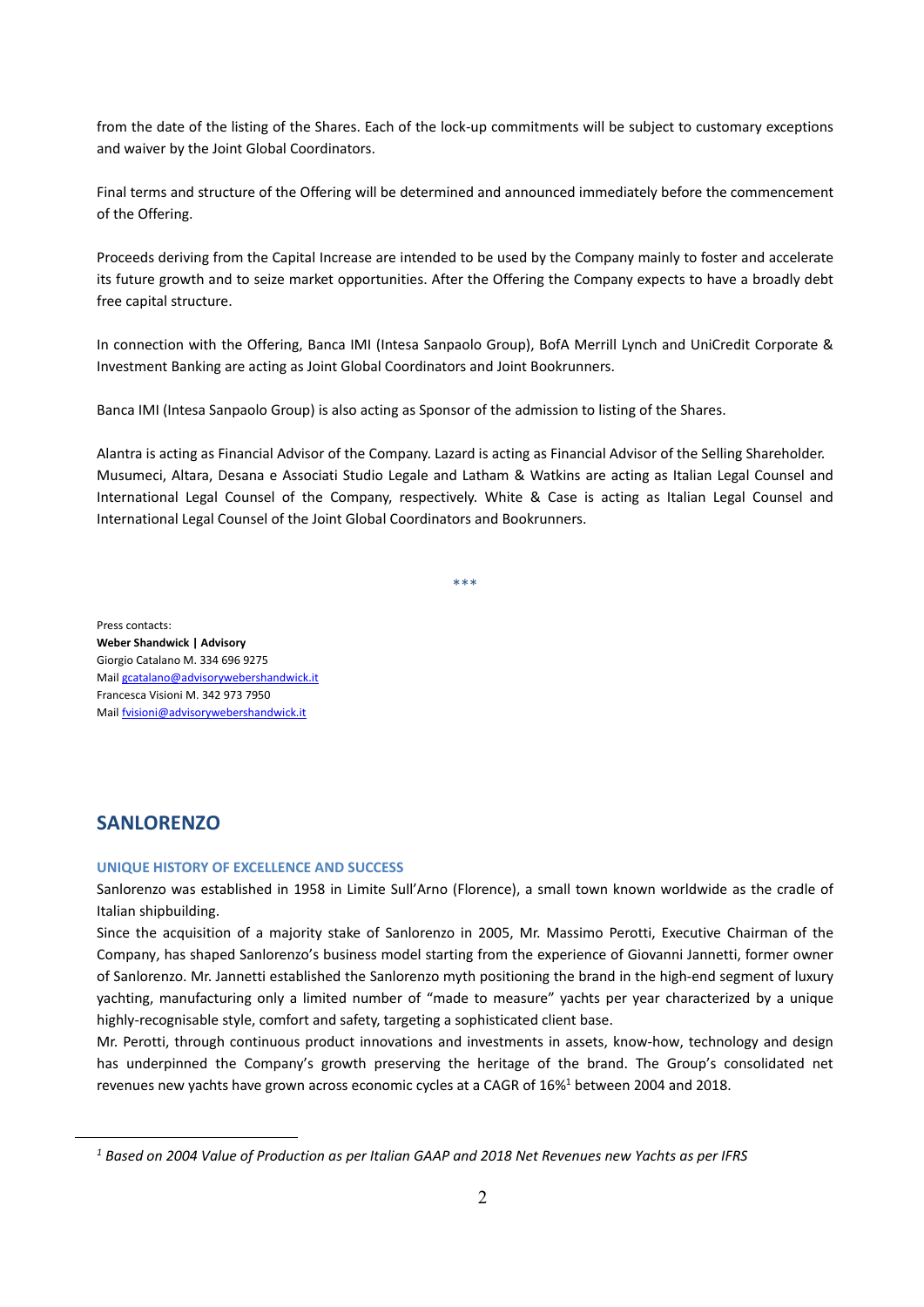# **ICONIC BRAND IN LUXURY YACHTING**

Sanlorenzo is, currently, the only company competing across a wide array of segments, including planing, displacement, semi displacement, fast displacement yachts and superyachts between 24 and 68 meters in composite, steel and aluminum, with a single brand worldwide.

The ability to continuously innovate the design of its yachts, while rigorously respecting Sanlorenzo's heritage and tradition, combined with a customised approach for its sophisticated and loyal customer base, have positioned Sanlorenzo as a symbol of excellence and exclusivity in the global luxury yachting market.

Attention to details, timeless design, utmost quality, the art directorship of Mr. Piero Lissoni, collaborations with world famous designers and architects (including Bernardo Zuccon, Patricia Urquiola, John Pawson, Studio Dordoni and Laura Sessa) as well as strong ties with art and culture are all testimony to Sanlorenzo's philosophy.

# **MADE TO MEASURE YACHTS AND LOYAL CUSTOMER BASE**

Sanlorenzo is widely recognized for its high degree of customization. An extensive "made to measure" approach on larger as well as smaller yachts has allowed Sanlorenzo to attract and retain a very sophisticated customer base of "yachting connoisseurs": a knowledgeable and understated club of ship-owners, belonging to the wealthiest families, appreciating timeless elegance. Sanlorenzo owners are fiercely loyal to the brand.

#### **PREMIUM PRICE POSITIONING**

The combination of an iconic brand with the timeless design that lasts throughout years, cutting-edge technology and "made to measure" approach, make every Sanlorenzo yacht a unique masterpiece. This philosophy allows Sanlorenzo to retain a premium price positioning paired with higher second hand value resiliency.

# **SOLID LEADERSHIP IN HIGH‐END LUXURY YACHTING**

Sanlorenzo is the worldwide leader in terms of number of yachts between 30 and 40 meters delivered between 2014 and 2018 *(source: The Superyacht New Build Report 2019)*.

# **MARKET GROWTH UNDERPINNED BY STRONG FUNDAMENTALS**

The luxury yachting market outperformed the luxury market as a whole: 12.2% 2013 – 2018 CAGR vs 7.8% of the global luxury market overall (source: Deloitte Boating Market Monitor, May 2019).

Significant market under‐penetration (only 3% of UHNWIs owns a yacht according to Deloitte Boating Market Monitor, May 2019) and ever increasing number of UHNWIs are a solid premise for a sustainable and healthy growth of the luxury yachting market in the medium‐long term.

#### **SUPERIOR BUSINESS MODEL**

Sanlorenzo operates through a distinctive business model leveraging on a combination of the following key features:

- i. Long term partnerships with more than 1,500 local artisans firms with exceptional craftsmanship skills
- ii. Flexible cost structure directly employing ~450 people on a total workforce of ~2,000
- iii. Unique distribution approach aiming to deliver a true luxury experience through brand ambassadors
- iv. Passionate and experienced management team featuring more than 25 first and second line managers who have collectively accumulated over 600 years of experience in the industry, led by Mr. Massimo Perotti
- v. New language communication identity, and strong bond to Art & Design

# **SUSTAINED GROWTH DRIVEN BY A SOLID ORDER BACKLOG AND BEST‐IN‐CLASS PROFITABILITY**

In 2018 Sanlorenzo recorded EUR 327 million of consolidated net revenues new yachts. 2018 Sanlorenzo consolidated EBITDA (net of extraordinary items for EUR 3.6 million) was equal to EUR 38 million (11.6% of net revenues new yachts).

In the six months ending on 30 June 2019, the Group's consolidated net revenues new yachts were equal to EUR 205 million (with a 39.4% increase over the same period of the previous year). Revenue growth is further validated by a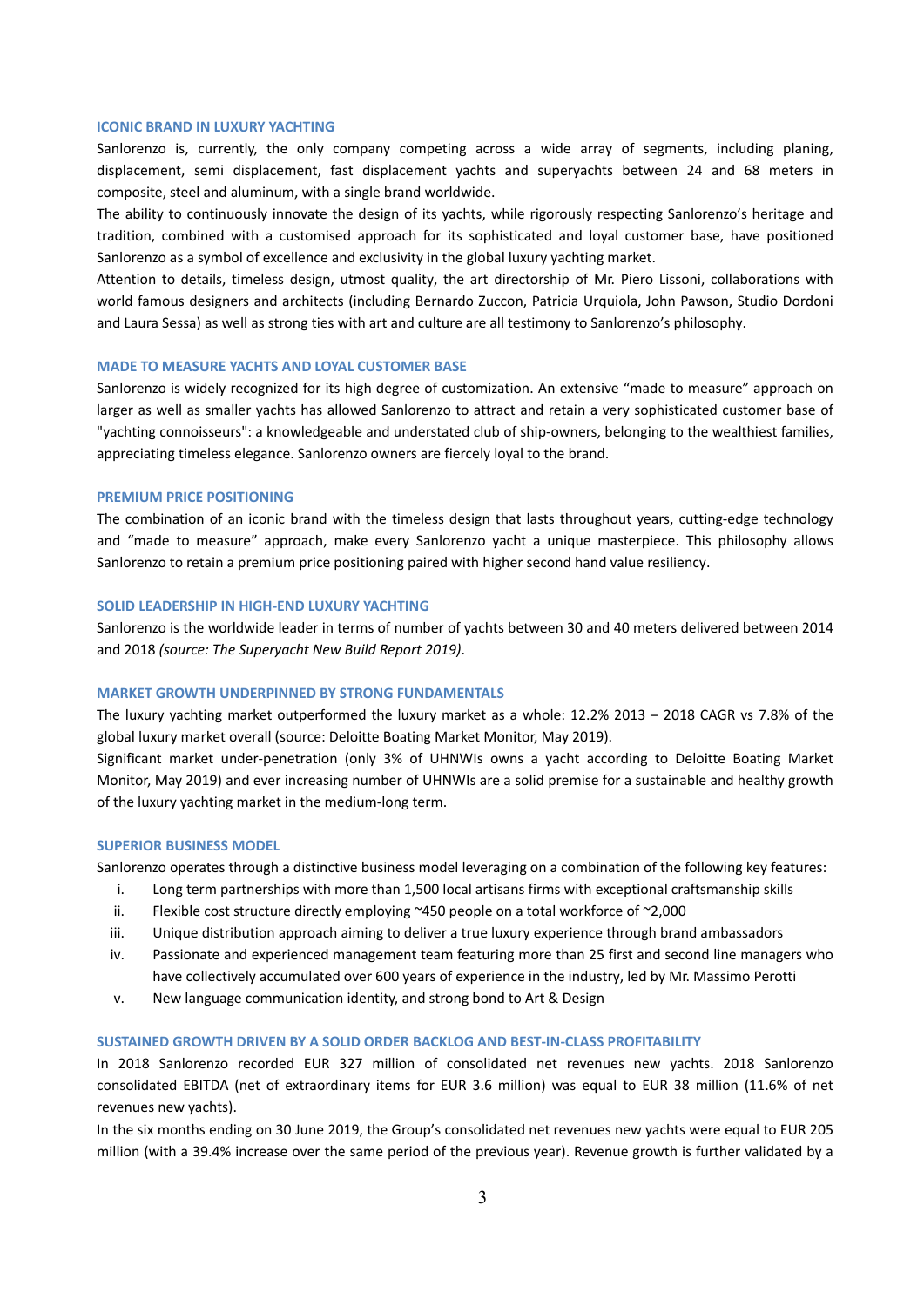solid order backlog at 30 June 2019, equal to EUR 568 million (a 27.9% increase vs. EUR 444 million as of 30 June, 2018).

For the full year 2019, the Company expects net revenues new yachts to be in a EUR 430‐456 million range, with an EBITDA of approximately EUR 62‐66 million, implying a 14‐15% EBITDA margin.

# **MULTIPLE LEVERS FOR PROFITABLE GROWTH LARGELY LEVERAGING ON EXISTING INVESTMENTS**

Sanlorenzo's future development path will be based on the following drivers: (i) consolidation of premium price positioning strategy, with particular upside in the superyacht division (> 500 GT); (ii) strengthening of distribution network in underpenetrated geographies; (iii) product portfolio expansion; (iv) further increase in production efficiency thanks to new facilities in Massa, Viareggio and Ameglia and (v) development of a turn-key services division.

Sanlorenzo in 1H 2020 will complete its expansionary investment cycle, with significant benefits in terms of efficiency and margin improvement expecting to materialize starting from 2020.

\*\*\*

# Sanlorenzo S.p.A.

Sanlorenzo is a world leading shipyard in the design, manufacturing and distribution of yachts, superyachts over 30m. The shipyard manufactures "made to measure" yachts and superyachts characterized by a distinctive design and customised for each customer. This makes Sanlorenzo unique amongst global players in the luxury yachting industry. Sanlorenzo has three business divisions:

- Yacht Division composite 24‐38 meters yachts marketed under the Sanlorenzo brand contributing to 62.8% of 2018 full year Group's consolidated net revenues new yachts;
- Superyacht Division  $-$  40-68 meters aluminum and steel superyachts marketed under the Sanlorenzo brand  $$ contributing to 31.1% of 2018 full year Group's consolidated net revenues new yachts;
- Bluegame Division 13‐21 meters sports utility yachts in composite marketed under the Bluegame by Sanlorenzo brand – contributing to 1.8% of 2018 full year Group's consolidated net revenues new yachts.

Sanlorenzo's manufacturing activities are carried out through four shipyards located in La Spezia (SP), Ameglia (SP), Viareggio (LU) and Massa (MS). The sites are strategically located in proximity, thus enabling significant operational efficiencies.

Europe represents Sanlorenzo's main end‐market accounting for 57.5% of 2018 full year Group's consolidated net revenues new yachts. Americas, APAC and MEA accounted for 19.6%, 17.6% and 5.4% of 2018 full year Group's consolidated net revenues new yachts, respectively.

The Group employs approximately 450 people. In addition, the Group cooperates with a network of 1,500 qualified artisan companies and leverages on an international distribution network and a widespread service network for customers worldwide. The Group's consolidated net revenues new yachts have grown at a CAGR of 16%<sup>2</sup> between 2004 and 2018.

# www.sanlorenzoyacht.com

 $\overline{a}$ 

|                                           | <b>Historical Group's Financials</b> |      |      | Expected<br><b>Figures</b> |
|-------------------------------------------|--------------------------------------|------|------|----------------------------|
| (in Euro milions)                         | 2016                                 | 2017 | 2018 | 2019                       |
| Value of Production                       | 291                                  | 283  | 355  | 493-523                    |
| Net revenues new Yachts                   | 222                                  | 231  | 327  | 430-456                    |
| EBITDA net of extraordinary items*        | 30                                   | 29   | 38   | 62-66                      |
| EBITDA Margin net of extraordinary items* | 14%                                  | 13%  | 12%  | 14%-15%                    |
| Group Net Income                          | 12                                   | 10   | 12   | 28-30                      |
| CapEx                                     | 9                                    | 18   | 46   | 51-55                      |

*\* 2017‐18 EBITDA and EBITDA margin figures are net of extraordinary items, equal to EUR 3.4 M and EUR 3.6 M, respectively*

<sup>2</sup> *Based on 2004 Value of Production as per Italian GAAP and 2018 Net Revenues new Yachts as per IFRS*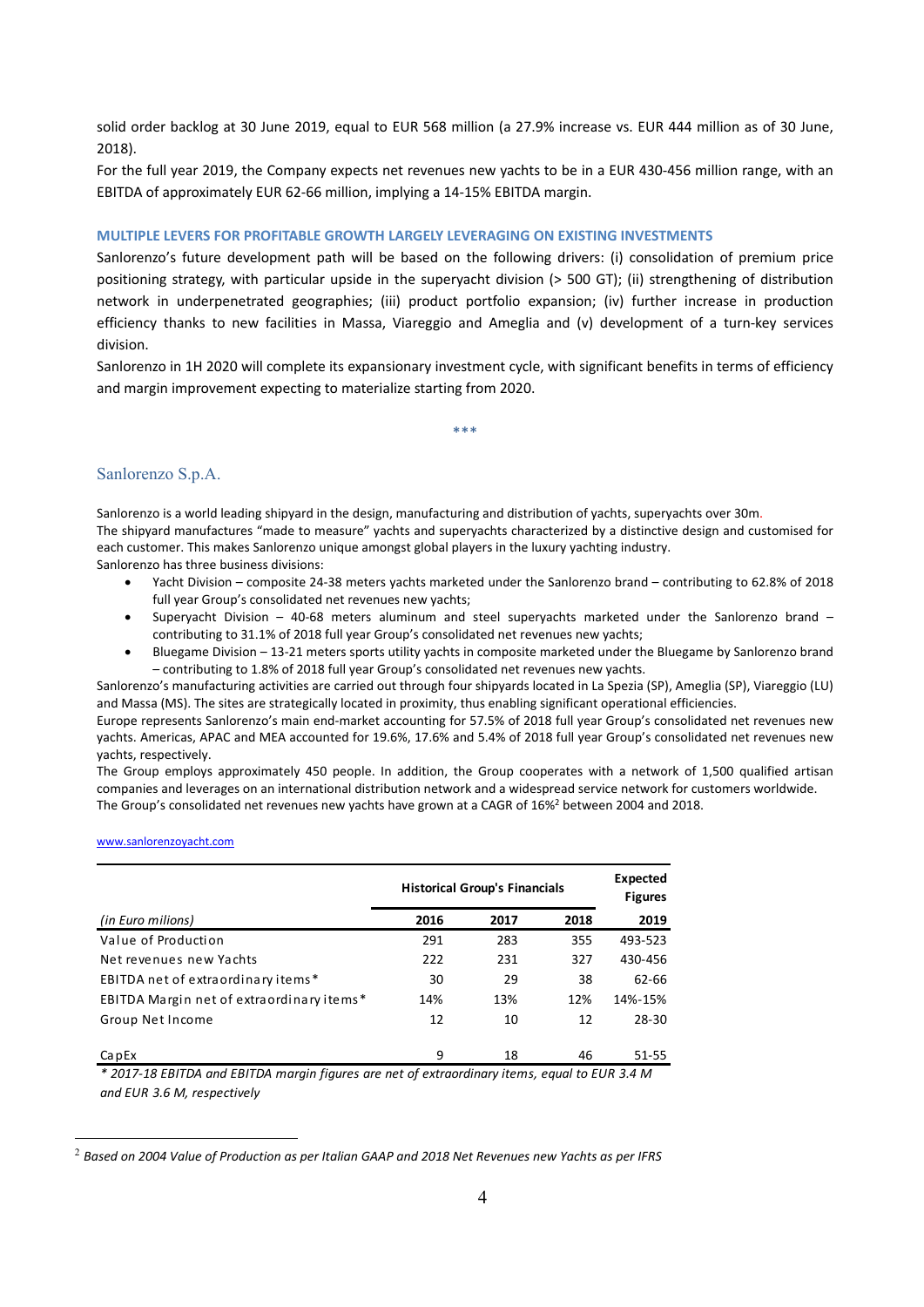The contents of this announcement, which have been prepared by the Issuer and its consolidated subsidiaries (together, the "Group") and are the sole responsibility of Issuer, is for background purposes only and does not purport to be full or complete. No reliance may be placed by any person for any purpose on the information contained in this announcement or its accuracy, fairness or completeness.

This announcement is not for publication or distribution, directly or indirectly, in or into the United States. The distribution of this announcement may be restricted by law in certain jurisdictions and persons into whose possession any document or other information referred to herein comes should inform themselves about and observe any such restriction. Any failure to comply with these restrictions may constitute a violation of the securities laws of any such jurisdiction.

This announcement does not contain or constitute an offer of, or the solicitation of an offer to buy, Ordinary Shares to any person in the United States, Australia, Canada or Japan or in any jurisdiction to whom or in which such offer or solicitation is unlawful. The Ordinary Shares referred to herein may not be offered or sold in the United States unless registered under the US Securities Act of 1933 (the "Securities Act") or offered in a transaction exempt from, or not subject to, the registration requirements of the Securities Act. The offer and sale of Ordinary Shares referred to herein has not been and will not be registered under the Securities Act or under the applicable securities laws of Australia, Canada or Japan. Subject to certain exceptions, the Ordinary Shares referred to herein may not be offered or sold in Australia, Canada or Japan or to, or for the account or benefit of, any national, resident or citizen of Australia, Canada or Japan. There will be no public offer of the Ordinary Shares in the United States, Australia, Canada or Japan or elsewhere.

In member states of the European Economic Area ("EEA") (each, a "Relevant Member State"), this announcement and any offer if made subsequently is directed only at persons who are "qualified investors" within the meaning of the Prospectus Regulation (Regulation (EU) 2017/1129) ("Qualified Investors"). In Italy this announcement is directed exclusively at Qualified Investors as such term is defined in Article 34-ter, paragraph 1, letter b), of CONSOB Regulation on Issuers No. 11971 of May 14, 1999, as subsequently amended and supplemented by Article 35, paragraph 1, letter d), of CONSOB Regulation on Intermediaries No. 20307 of February 15, 2018. In the United Kingdom this announcement is directed exclusively at Qualified Investors (i) who have professional experience in matters relating to investments falling within Article 19(5) of the Financial Services and Markets Act 2000 (Financial Promotion) Order 2005, as amended (the "Order") or (ii) who fall within Article 49(2)(A) to (D) of the Order, and (iii) to whom it may otherwise lawfully be communicated, and any investment activity to which it relates will only be engaged in with such persons and it should not be relied on by anyone other than such persons.

This announcement may include statements that are, or may be deemed to be, "forward-looking statements". These forward-looking statements may be identified by the use of forward-looking terminology, including the terms "believes", "estimates", "plans", "projects", "anticipates", "expects", "intends", "may", "will" or "should" or, in each case, their negative or other variations or comparable terminology, or by discussions of strategy, plans, objectives, goals, future events or intentions. Forward-looking statements may and often do differ materially from actual results. Any forward-looking statements reflect the Company's current view with respect to future events and are subject to risks relating to future events and other risks, uncertainties and assumptions relating to the Group's business, results of operations, financial position, liquidity, prospects, growth or strategies. Forward-looking statements speak only as of the date they are made.

This announcement contains alternative performance indicators that are not recognized by IFRS. Different companies and analysts may calculate these non-IFRS measures differently, so making comparisons among companies on this basis should be done very carefully. These non-IFRS measures have limitations as analytical tools, are not measures of performance or financial condition under IFRS and should not be considered in isolation or construed as substitutes for operating profit or net profit as an indicator of our operations in accordance with IFRS.

Each of Issuer, Merrill Lynch International, Banca IMI S.p.A. and UniCredit Bank AG Milan Branch (the "Managers") and their respective affiliates expressly disclaims any obligation or undertaking to update, review or revise any forward looking statement contained in this announcement whether as a result of new information, future developments or otherwise.

Any purchase of Ordinary Shares in the proposed Offering should be made solely on the basis of the information contained in the final Prospectus and the Offering Circular to be issued by the Company in connection with the Offering. The information in this announcement is subject to change.

The date of admission may be influenced by things such as market conditions. There is no guarantee that admission will occur and you should not base your financial decisions on Issuer's intentions in relation to admission at this stage. Acquiring investments to which this announcement relates may expose an investor to a significant risk of losing all of the amount invested. Persons considering making such investments should consult an authorised person specialising in advising on such investments. This announcement does not constitute a recommendation concerning the Offering. The value of shares can decrease as well as increase. Potential investors should consult a professional advisor as to the suitability of the Offering for the person concerned.

The Managers are acting exclusively for Issuer and no-one else in connection with the Offering. They will not regard any other person as their respective clients in relation to the Offering and will not be responsible to anyone other than Issuer for providing the protections afforded to their respective clients, nor for providing advice in relation to the Offering, the contents of this announcement or any transaction, arrangement or other matter referred to herein.

In connection with the Offering of the Ordinary Shares, the Managers and any of their affiliates, may take up a portion of the Ordinary Shares in the Offering as a principal position and in that capacity may retain, purchase, sell, offer to sell for their own accounts such Ordinary Shares and other securities of the Company or related investments in connection with the Offering or otherwise. Accordingly, references in the Prospectus and in the Offering Circular, once available, to the Ordinary Shares being issued, offered, subscribed, acquired, placed or otherwise dealt in should be read as including any issue or offer to, or subscription, acquisition, placing or dealing by, the Managers and any of their affiliates acting in such capacity. In addition, the Managers and any of their